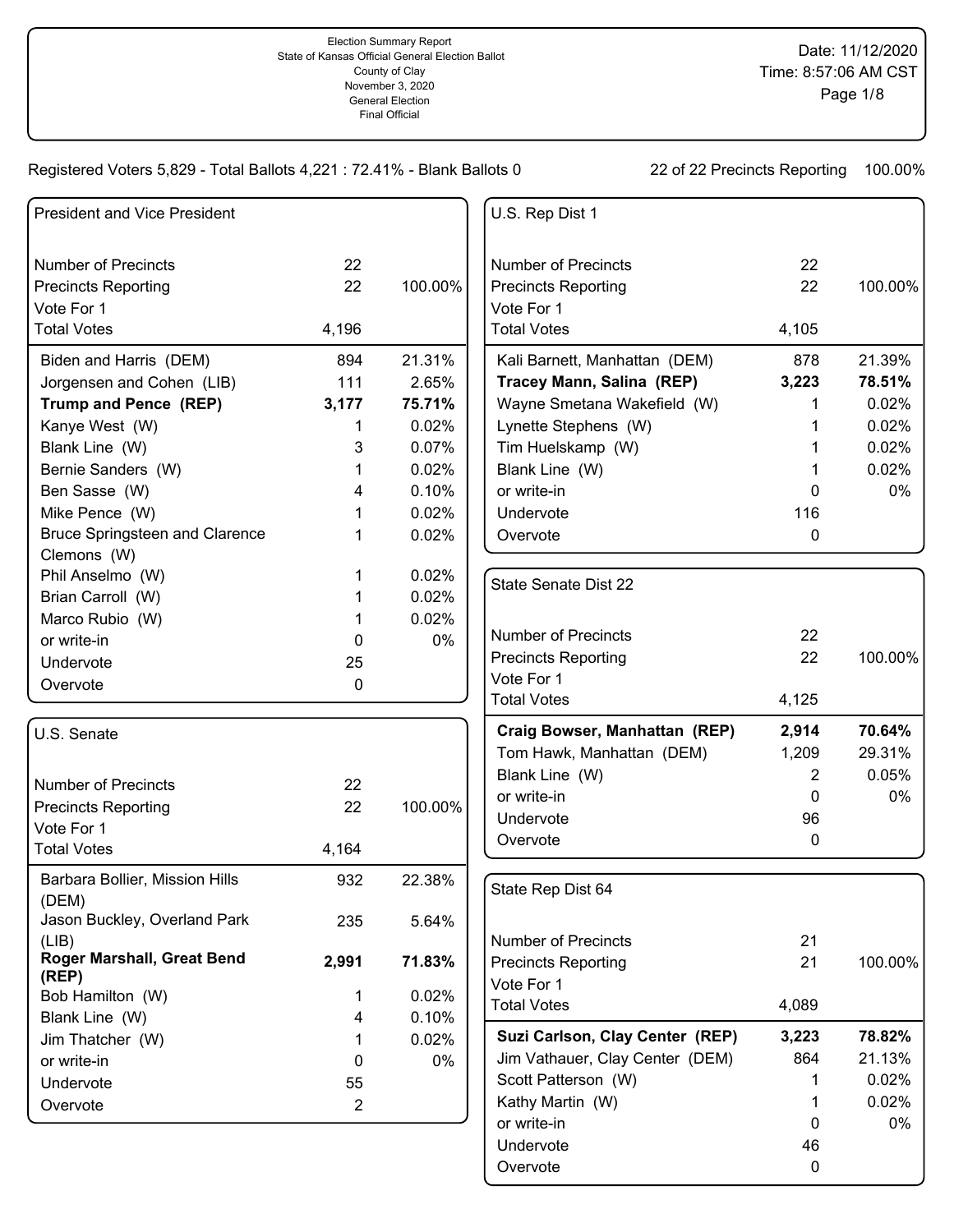State Board of Education Dist 6

| State Rep Dist 70            |    |         |
|------------------------------|----|---------|
| Number of Precincts          | 1  |         |
|                              |    |         |
| <b>Precincts Reporting</b>   | 1  | 100.00% |
| Vote For 1                   |    |         |
| <b>Total Votes</b>           | 86 |         |
| John E Barker, Abilene (REP) | 69 | 80.23%  |
| Jo Schwartz, Abilene (DEM)   | 17 | 19.77%  |
| or write-in                  | O  | $0\%$   |
| Undervote                    |    |         |
| Overvote                     |    |         |

| <b>Number of Precincts</b>   | 22    |         |
|------------------------------|-------|---------|
| <b>Precincts Reporting</b>   | 22    | 100.00% |
| Vote For 1                   |       |         |
| <b>Total Votes</b>           | 3,678 |         |
| Deena L. Horst, Salina (REP) | 3,620 | 98.42%  |
| Tom Brungart (W)             | 1     | 0.03%   |
| Fred Burfurkle (W)           | 1     | 0.03%   |
| Josh Harris (W)              | 1     | 0.03%   |
| Bryan Wohler (W)             | 1     | 0.03%   |
| Not Denna (W)                | 1     | 0.03%   |
| Dave Colburn (W)             | 14    | 0.38%   |
| Jean Frigon (W)              | 1     | 0.03%   |
| Elby Adamson (W)             | 1     | 0.03%   |
| Blank Line (W)               | 8     | 0.22%   |
| Tyler Nelson (W)             | 1     | 0.03%   |
| Steve Birkbeck (W)           | 1     | 0.03%   |
| Dave Coburn (W)              | 3     | 0.08%   |
| Dawn Murphy (W)              | 1     | 0.03%   |
| Kathy Martin (W)             | 3     | 0.08%   |
| Edwin Koehler (W)            | 1     | 0.03%   |
| Dave Coulier (W)             | 1     | 0.03%   |
| Karen Lebo (W)               | 1     | 0.03%   |
| Russel Spurlin (W)           | 1     | 0.03%   |
| MaryAnn Sullivan (W)         | 1     | 0.03%   |
| Michael Cox (W)              | 1     | 0.03%   |
| none of the above (W)        | 1     | 0.03%   |
| Donna Henry (W)              | 1     | 0.03%   |
| David Burch, Manhattan (W)   | 1     | 0.03%   |
| Tom Brungardt (W)            | 1     | 0.03%   |
| Denise O'Dea (W)             | 1     | 0.03%   |
| Kenneth Gardner (W)          | 1     | 0.03%   |
| Philip E. Kasper (W)         | 1     | 0.03%   |
| Rachael Roberts (W)          | 1     | 0.03%   |
| Austin Gillard (W)           | 1     | 0.03%   |
| Anyone Else (W)              | 2     | 0.05%   |
| David Colburn (W)            | 1     | 0.03%   |
| None (W)                     | 1     | 0.03%   |
| Steve Attlebawm (W)          | 1     | 0.03%   |
| or write-in                  | 0     | 0%      |
| Undervote                    | 543   |         |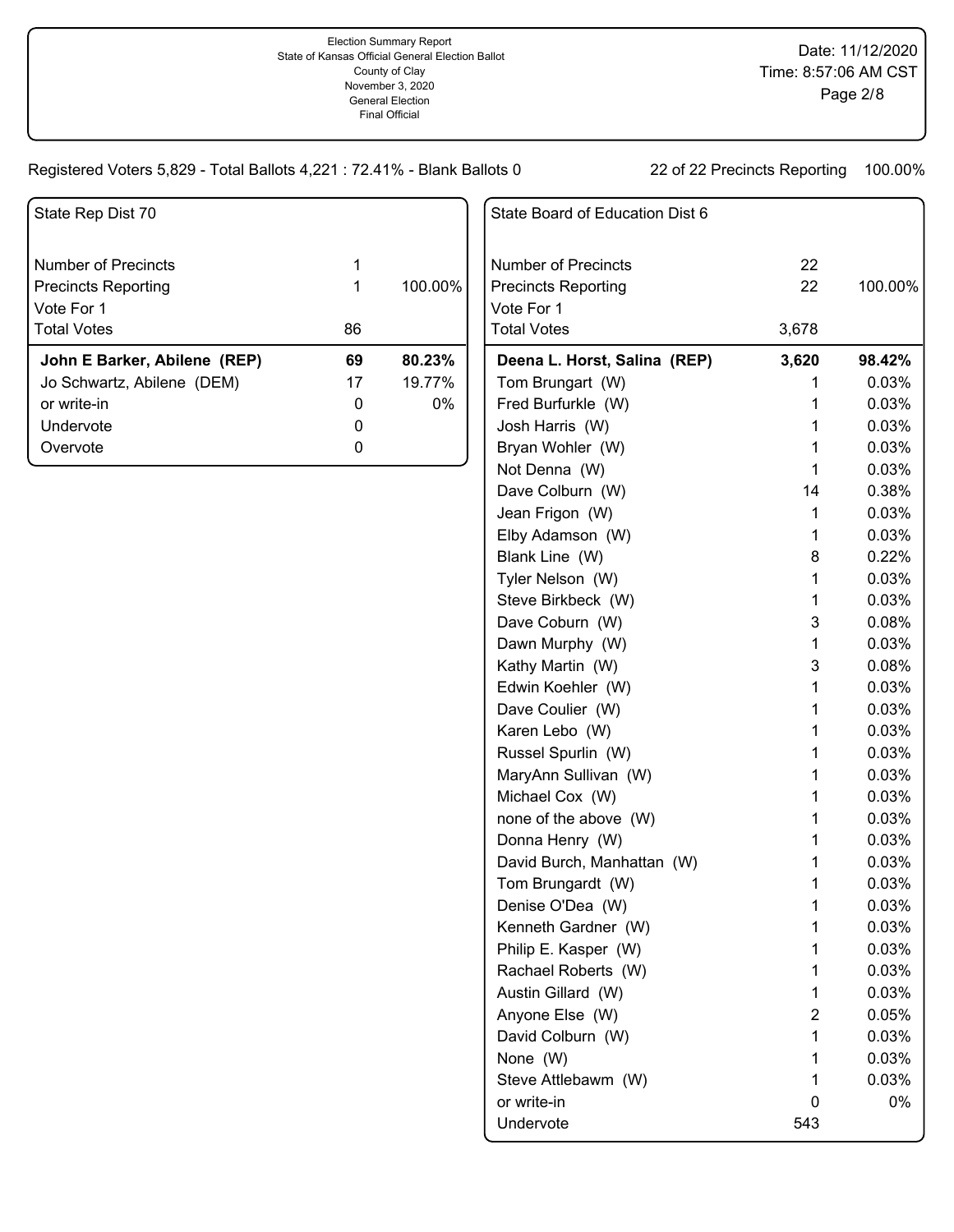| State Board of Education Dist 6<br>(Continued) |                |         | County Comm Dist 3                   |              |         |
|------------------------------------------------|----------------|---------|--------------------------------------|--------------|---------|
| <b>Number of Precincts</b>                     | 22             |         | <b>Number of Precincts</b>           | 13           |         |
| <b>Precincts Reporting</b>                     | 22             | 100.00% | <b>Precincts Reporting</b>           | 13           | 100.00% |
| Vote For 1                                     |                |         | Vote For 1                           |              |         |
| <b>Total Votes</b>                             | 3,678          |         | <b>Total Votes</b>                   | 1,458        |         |
| Overvote                                       | 0              |         | Sheila Haley, Clay Center (DEM)      | 266          | 18.24%  |
|                                                |                |         | David M. Thurlow, Wakefield<br>(REP) | 1,191        | 81.69%  |
| County Comm Dist 2                             |                |         | Jared Gfeller (W)                    | 1            | 0.07%   |
|                                                |                |         | or write-in                          | 0            | 0%      |
| <b>Number of Precincts</b>                     | 4              |         | Undervote                            | 34           |         |
| <b>Precincts Reporting</b>                     | 4              | 100.00% | Overvote                             | $\mathbf{0}$ |         |
| Vote For 1                                     |                |         |                                      |              |         |
| <b>Total Votes</b>                             | 1,255          |         | <b>County Clerk</b>                  |              |         |
| Eric Carlson, Clay Center (REP)                | 1,240          | 98.80%  |                                      |              |         |
| Robert J. Wietharn (W)                         | 1              | 0.08%   | <b>Number of Precincts</b>           | 22           |         |
| Sheila Haley (W)                               | $\overline{c}$ | 0.16%   | <b>Precincts Reporting</b>           | 22           | 100.00% |
| Blank Line (W)                                 | $\overline{2}$ | 0.16%   | Vote For 1                           |              |         |
| Shelia Haley (W)                               | 1              | 0.08%   | <b>Total Votes</b>                   | 3,958        |         |
| Austin Last (W)                                | 1              | 0.08%   | Kayla Wang, Clay Center (REP)        | 3,941        | 99.57%  |
| Tyler Nelson (W)                               | 1              | 0.08%   | Shelby Crimmins (W)                  | 4            | 0.10%   |
| Marcia Newell (W)                              | $\overline{2}$ | 0.16%   | Wayne Smetana Wakefield (W)          | 1            | 0.03%   |
| Ryan Wilson (W)                                | 1              | 0.08%   | Blank Line (W)                       | 4            | 0.10%   |
| Justin Urban (W)                               | 1              | 0.08%   | Oberlin Clark (W)                    |              | 0.03%   |
| Mickey Mouse (W)                               | 1              | 0.08%   | Donna Henry (W)                      |              | 0.03%   |
| Max Smith (W)                                  | 1              | 0.08%   | Isaac Pierson (W)                    |              | 0.03%   |
| None (W)                                       | 1              | 0.08%   | Shannon Stark (W)                    | 1            | 0.03%   |
| or write-in                                    | 0              | 0%      | Kenneth Gardner (W)                  |              | 0.03%   |
| Undervote                                      | 96             |         | Steve Liby (W)                       | 1            | 0.03%   |
| Overvote                                       | 0              |         | None (W)                             | 1            | 0.03%   |
|                                                |                |         | Jesus (W)                            | 1            | 0.03%   |
|                                                |                |         | or write-in                          | 0            | 0%      |
|                                                |                |         | Undervote                            | 262          |         |

Overvote 1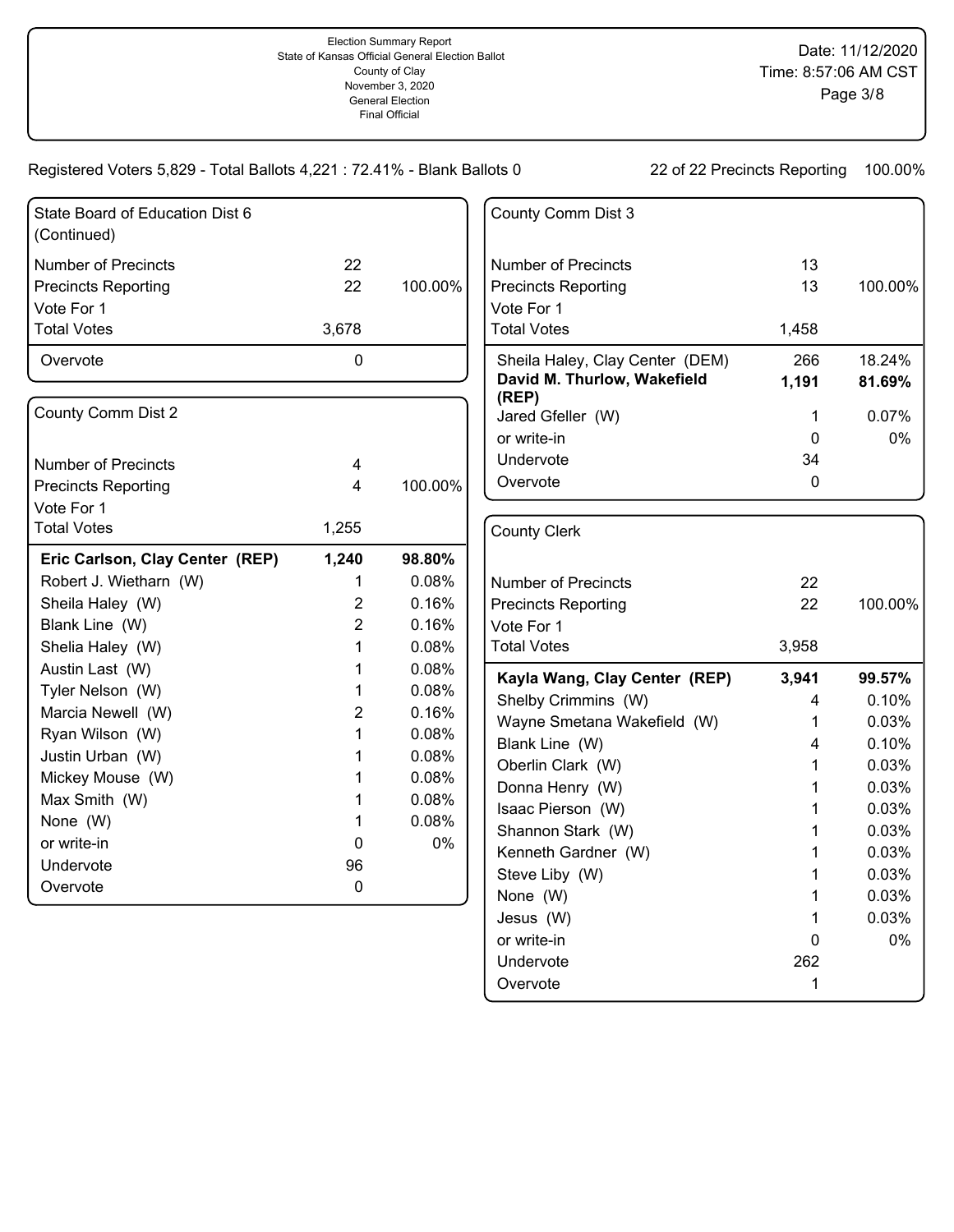| <b>County Treasurer</b>                      |                 |           |
|----------------------------------------------|-----------------|-----------|
| <b>Number of Precincts</b>                   | 22              |           |
| <b>Precincts Reporting</b>                   | 22 <sub>2</sub> | 100.00%   |
| Vote For 1                                   |                 |           |
| <b>Total Votes</b>                           | 3,975           |           |
| <b>Christine Swaim, Clay Center</b><br>(REP) | 3,959           | $99.60\%$ |
| Matt Jones (W)                               | 1               | 0.03%     |
| Wayne Smetana Wakefield (W)                  | 1               | 0.03%     |
| Blank Line (W)                               | 5               | 0.13%     |
| Donna Henry (W)                              | 1               | 0.03%     |
| Dennis Ouellette (W)                         | 1               | 0.03%     |
| Kim Fry (W)                                  | $\overline{2}$  | 0.05%     |
| Kenneth Gardner (W)                          | 1               | 0.03%     |
| Autumn Canizzo Beals (W)                     | 1               | 0.03%     |
| None (W)                                     | 1               | 0.03%     |
| Mickey Mouse (W)                             | 1               | 0.03%     |
| Michael Clark (W)                            | 1               | 0.03%     |
| or write-in                                  | O               | $0\%$     |
| Undervote                                    | 245             |           |
| Overvote                                     | 1               |           |

| <b>County Register of Deeds</b> |       |         |
|---------------------------------|-------|---------|
| Number of Precincts             | 22    |         |
| <b>Precincts Reporting</b>      | 22    | 100.00% |
| Vote For 1                      |       |         |
| <b>Total Votes</b>              | 3,905 |         |
| Susan Mall, Clay Center (REP)   | 3,888 | 99.56%  |
| Sally Lee (W)                   |       | 0.03%   |
| Abbey Newmeyer (W)              | 1     | 0.03%   |
| Shawna Lang (W)                 | 3     | 0.08%   |
| Wayne Smetana Wakefield (W)     | 1     | 0.03%   |
| Blank Line (W)                  | 3     | 0.08%   |
| Anyone Else (W)                 | 1     | 0.03%   |
| Jamey Cowley (W)                | 1     | 0.03%   |
| Donna Henry (W)                 | 1     | 0.03%   |
| Sharon Clark (W)                | 2     | 0.05%   |
| Kenneth Gardner (W)             | 1     | 0.03%   |
| Mickey Mouse (W)                | 1     | 0.03%   |
| Ali (W)                         | 1     | 0.03%   |
| or write-in                     | O     | $0\%$   |
| Undervote                       | 316   |         |
| Overvote                        | 0     |         |

| <b>County Attorney</b>         |                |          |
|--------------------------------|----------------|----------|
| <b>Number of Precincts</b>     | 22             |          |
| <b>Precincts Reporting</b>     | 22             | 100.00%  |
| Vote For 1                     |                |          |
| <b>Total Votes</b>             | 3,884          |          |
| Joel P. Mason, Wakefield (REP) | 3,784          | 97.43%   |
| Rick James (W)                 | 68.            | 1.75%    |
| Richard James (W)              | 20.            | 0.51%    |
| Richard (Rick) James (W)       | 1              | 0.03%    |
| Bruce Wingerd (W)              | 2              | 0.05%    |
| Blank Line (W)                 | 4              | 0.10%    |
| Richard E. James (W)           | $\overline{2}$ | 0.05%    |
| Easter Bunny (W)               | 1              | 0.03%    |
| Saul Goodman (W)               | 1              | 0.03%    |
| Donna Henry (W)                | 1              | $0.03\%$ |
| or write-in                    | O              | $0\%$    |
| Undervote                      | 337            |          |
| Overvote                       |                |          |
|                                |                |          |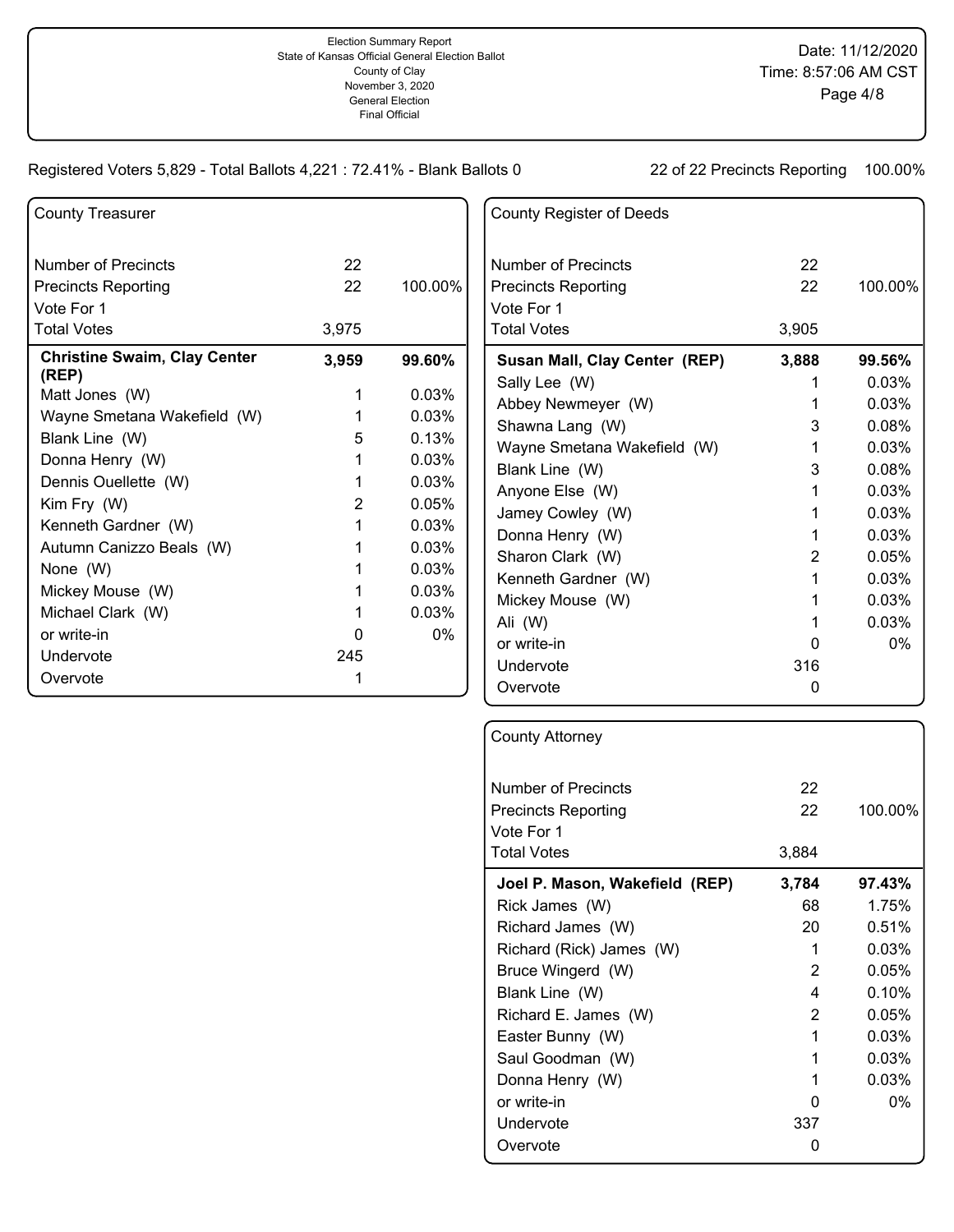| <b>County Sheriff</b>               |       |         |
|-------------------------------------|-------|---------|
| <b>Number of Precincts</b>          | 22    |         |
| <b>Precincts Reporting</b>          | 22    | 100.00% |
| Vote For 1                          |       |         |
| <b>Total Votes</b>                  | 3,914 |         |
| Alan Benninga, Clay Center<br>(REP) | 3,858 | 98.57%  |
| Roscoe P Coltrain (W)               | 1     | 0.03%   |
| Jim Bogart (W)                      | 20    | 0.51%   |
| Chuck Dunn (W)                      | 1     | 0.03%   |
| Jim Boogart (W)                     | 1     | 0.03%   |
| Rosco P. Coaltrain (W)              | 1     | 0.03%   |
| Bogart (W)                          | 1     | 0.03%   |
| Mark Dunn (W)                       | 4     | 0.10%   |
| NA (W)                              | 1     | 0.03%   |
| Ryan sanneman (W)                   | 1     | 0.03%   |
| Blank Line (W)                      | 6     | 0.15%   |
| Allen Brumfield (W)                 | 1     | 0.03%   |
| Christopher Elliott (W)             | 1     | 0.03%   |
| Shawn Frye (W)                      | 1     | 0.03%   |
| Gregory Bloomdahl (W)               | 1     | 0.03%   |
| Bill Robinson (W)                   | 2     | 0.05%   |
| Tom Tucker (W)                      | 1     | 0.03%   |
| Steve Squires (W)                   | 1     | 0.03%   |
| Leroy Brown (W)                     | 3     | 0.08%   |
| Michelle Cook (W)                   | 1     | 0.03%   |
| Donna Henry (W)                     | 1     | 0.03%   |
| Zachary Goff (W)                    | 1     | 0.03%   |
| Dean R Cairns (W)                   | 1     | 0.03%   |
| Dean R. Cairns (W)                  | 1     | 0.03%   |
| Ronald Wohler (W)                   | 1     | 0.03%   |
| Joshua W. Shultz (W)                | 1     | 0.03%   |
| Mark Bowser (W)                     | 1     | 0.03%   |
| or write-in                         | 0     | 0%      |
| Undervote                           | 306   |         |
| Overvote                            | 1     |         |
|                                     |       |         |

| Hospital Trustee Pos. 2                           |        |          |
|---------------------------------------------------|--------|----------|
| Number of Precincts<br><b>Precincts Reporting</b> | 4<br>4 | 100.00%  |
| Vote For 1                                        |        |          |
| <b>Total Votes</b>                                | 1,869  |          |
| <b>Sandy M. Fox, Clay Center</b>                  | 1,863  | 99.68%   |
| Dan Heeren (W)                                    |        | $0.05\%$ |
| Blank Line (W)                                    | 4      | 0.21%    |
| Dana Coberly (W)                                  | 1      | 0.05%    |
|                                                   |        |          |
| or write-in                                       | 0      | $0\%$    |
| Undervote                                         | 174    |          |
| Overvote                                          |        |          |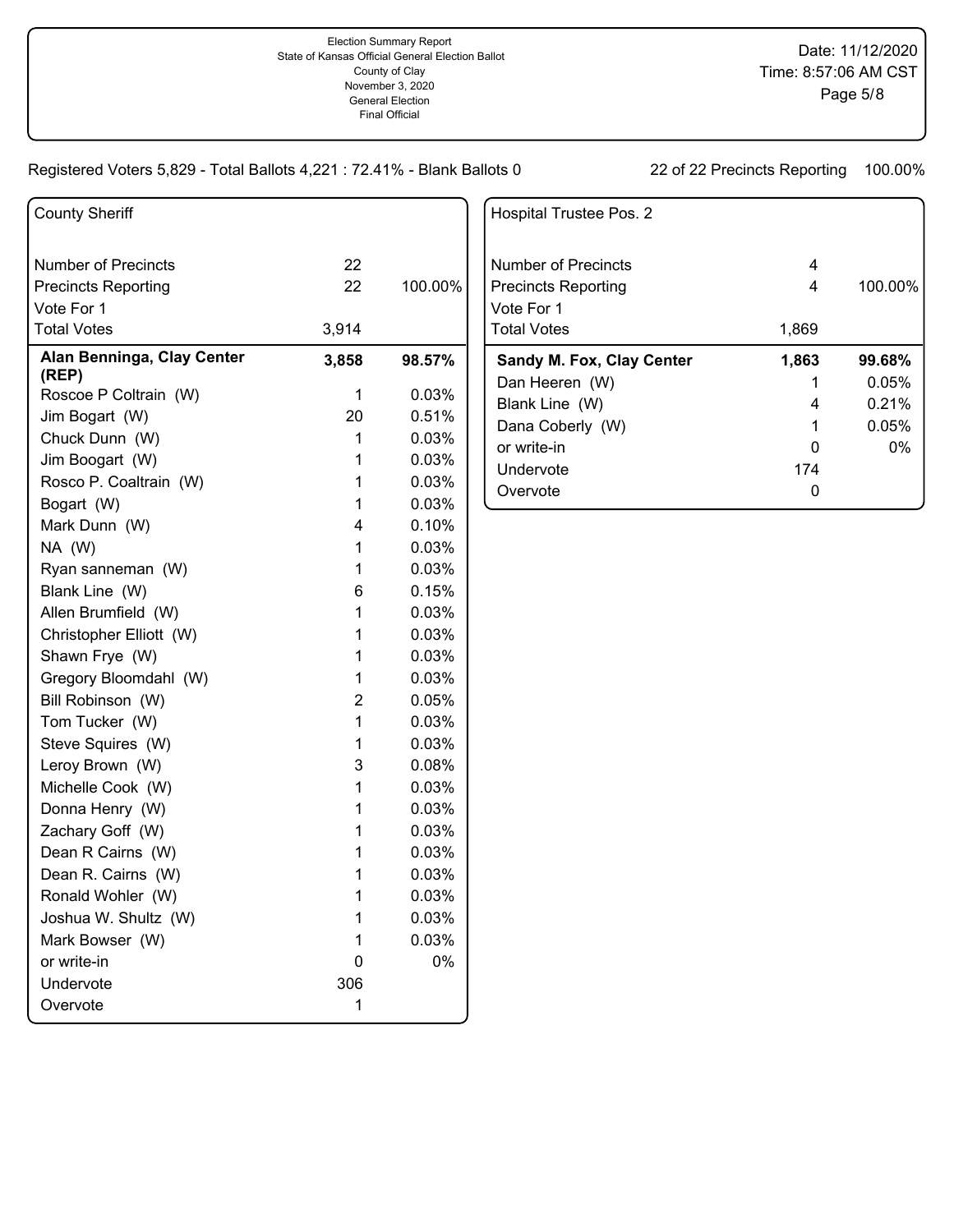| Hospital Trustee Pos. 4          |                |         | Hospital Trustee Pos. 5             |                |         |
|----------------------------------|----------------|---------|-------------------------------------|----------------|---------|
| <b>Number of Precincts</b>       | 18             |         | <b>Number of Precincts</b>          | 18             |         |
| <b>Precincts Reporting</b>       | 18             | 100.00% | <b>Precincts Reporting</b>          | 18             | 100.00% |
| Vote For 1                       |                |         | Vote For 1                          |                |         |
| <b>Total Votes</b>               | 1,893          |         | <b>Total Votes</b>                  | 1,944          |         |
| <b>Richard Cott, Clay Center</b> | 1,866          | 98.57%  | Jeff Yarrow, Wakefield              | 1,927          | 99.13%  |
| Blank Line (W)                   | 3              | 0.16%   | Jon Blackler (W)                    | 1              | 0.05%   |
| Ariann Pfizenmaier (W)           | 1              | 0.05%   | Blank Line (W)                      | 3              | 0.15%   |
| Patrick Pfizenmaier (W)          | 1              | 0.05%   | Sherry Hess (W)                     | 1              | 0.05%   |
| Anyone else (W)                  | 2              | 0.11%   | Phil Brown (W)                      | $\overline{2}$ | 0.10%   |
| Cindy Rumage (W)                 | 1              | 0.05%   | Phillip Martin (W)                  | 1              | 0.05%   |
| Pat Pfizenmaier (W)              | 1              | 0.05%   | Rebecka Gierhan (W)                 | 1              | 0.05%   |
| Tom Cott (W)                     | 1              | 0.05%   | Wayne Smetana Wakefield (W)         | 1              | 0.05%   |
| Not Richard (W)                  | 1              | 0.05%   | anyone else (W)                     | 2              | 0.10%   |
| Anyone (W)                       | 1              | 0.05%   | James White (W)                     | 1              | 0.05%   |
| AJ Carlson (W)                   | $\overline{c}$ | 0.11%   | none of the above (W)               | 1              | 0.05%   |
| Eric Carlson (W)                 | 1              | 0.05%   | Donna Henry (W)                     | 1              | 0.05%   |
| Allen Carlson (W)                | 1              | 0.05%   | Kenneth Gardner (W)                 | 1              | 0.05%   |
| Ray Brown (W)                    | 1              | 0.05%   | Justin Urban (W)                    | 1              | 0.05%   |
| Oberlin (W)                      | 1              | 0.05%   | or write-in                         | 0              | 0%      |
| Herb Abel (W)                    | 1              | 0.05%   | Undervote                           | 234            |         |
| Bob Kobetich (W)                 | 1              | 0.05%   | Overvote                            | $\mathbf 0$    |         |
| none of the above (W)            | 1              | 0.05%   |                                     |                |         |
| Donna Henry (W)                  | 1              | 0.05%   | Retain Supreme Court Justice, Rosen |                |         |
| Kenneth Gardner (W)              | 1              | 0.05%   |                                     |                |         |
| Kurt Haberer (W)                 | 1              | 0.05%   |                                     |                |         |
| A.J. Carlson (W)                 | 1              | 0.05%   | <b>Number of Precincts</b>          | 22             |         |
| Steven Bloomfield (W)            | 1              | 0.05%   | <b>Precincts Reporting</b>          | 22             | 100.00% |
| Mickey Mouse (W)                 | 1              | 0.05%   | <b>Total Votes</b>                  | 3,640          |         |
| or write-in                      | $\mathbf 0$    | $0\%$   |                                     |                |         |
| Undervote                        | 285            |         | <b>Yes</b>                          | 2,552          | 70.11%  |
| Overvote                         | $\mathbf 0$    |         | <b>No</b>                           | 1,088          | 29.89%  |
|                                  |                |         | Undervote                           | 581            |         |
|                                  |                |         | Overvote                            | 0              |         |
|                                  |                |         |                                     |                |         |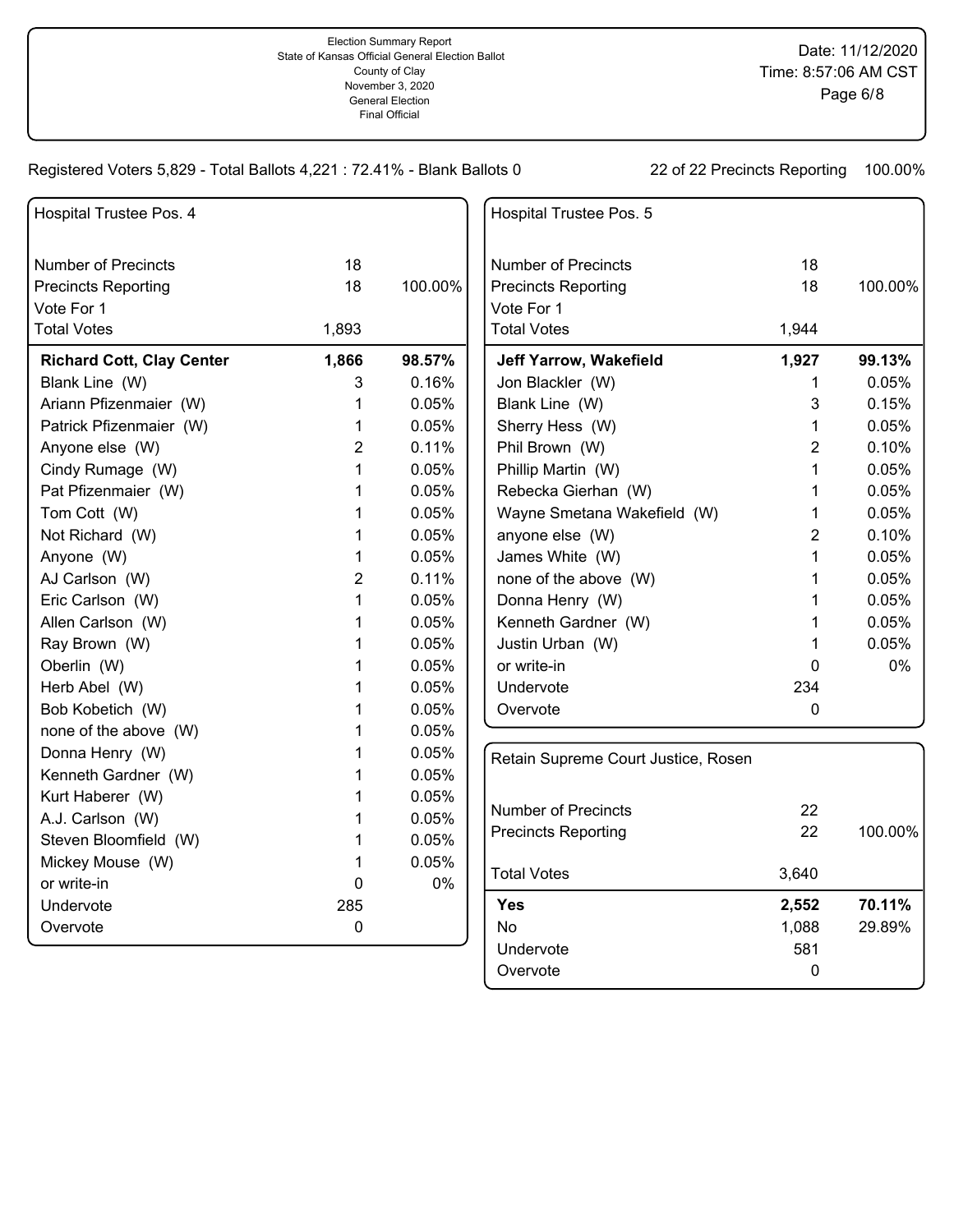| Retain Court of Appeals Judge, Warner   |       |         | Retain Court of Appeals Judge, Arnold-Burger |           |         |
|-----------------------------------------|-------|---------|----------------------------------------------|-----------|---------|
| <b>Number of Precincts</b>              | 22    |         | <b>Number of Precincts</b>                   | 22        |         |
| <b>Precincts Reporting</b>              | 22    | 100.00% | <b>Precincts Reporting</b>                   | 22        | 100.00% |
| <b>Total Votes</b>                      | 3,562 |         | <b>Total Votes</b>                           | 3,532     |         |
| <b>Yes</b>                              | 2,825 | 79.31%  | <b>Yes</b>                                   | 2,410     | 68.23%  |
| <b>No</b>                               | 737   | 20.69%  | <b>No</b>                                    | 1,122     | 31.77%  |
| Undervote                               | 659   |         | Undervote                                    | 689       |         |
| Overvote                                | 0     |         | Overvote                                     | 0         |         |
| Retain Court of Appeals Judge, Bruns    |       |         | Retain Court of Appeals Judge, Gardner       |           |         |
| <b>Number of Precincts</b>              | 22    |         | <b>Number of Precincts</b>                   | 22        |         |
| <b>Precincts Reporting</b>              | 22    | 100.00% | <b>Precincts Reporting</b>                   | 22        | 100.00% |
| <b>Total Votes</b>                      | 3,505 |         | <b>Total Votes</b>                           | 3,533     |         |
| <b>Yes</b>                              | 2,734 | 78.00%  | <b>Yes</b>                                   | 2,800     | 79.25%  |
| No                                      | 771   | 22.00%  | No.                                          | 733       | 20.75%  |
| Undervote                               | 716   |         | Undervote                                    | 688       |         |
| Overvote                                | 0     |         | Overvote                                     | 0         |         |
| Retain Court of Appeals Judge, Atcheson |       |         | Retain Dist. 21, Div. 2 Court Judge, Lewison |           |         |
| <b>Number of Precincts</b>              | 22    |         | <b>Number of Precincts</b>                   | 22        |         |
| <b>Precincts Reporting</b>              | 22    | 100.00% | <b>Precincts Reporting</b>                   | 22        | 100.00% |
| <b>Total Votes</b>                      | 3,529 |         | <b>Total Votes</b>                           | 3,542     |         |
| <b>Yes</b>                              | 2,387 | 67.64%  | <b>Yes</b>                                   | 2,871     | 81.06%  |
| No                                      | 1,142 | 32.36%  | <b>No</b>                                    | 671       | 18.94%  |
| Undervote                               | 691   |         | Undervote                                    | 679       |         |
| Overvote                                | 1     |         | Overvote                                     | $\pmb{0}$ |         |